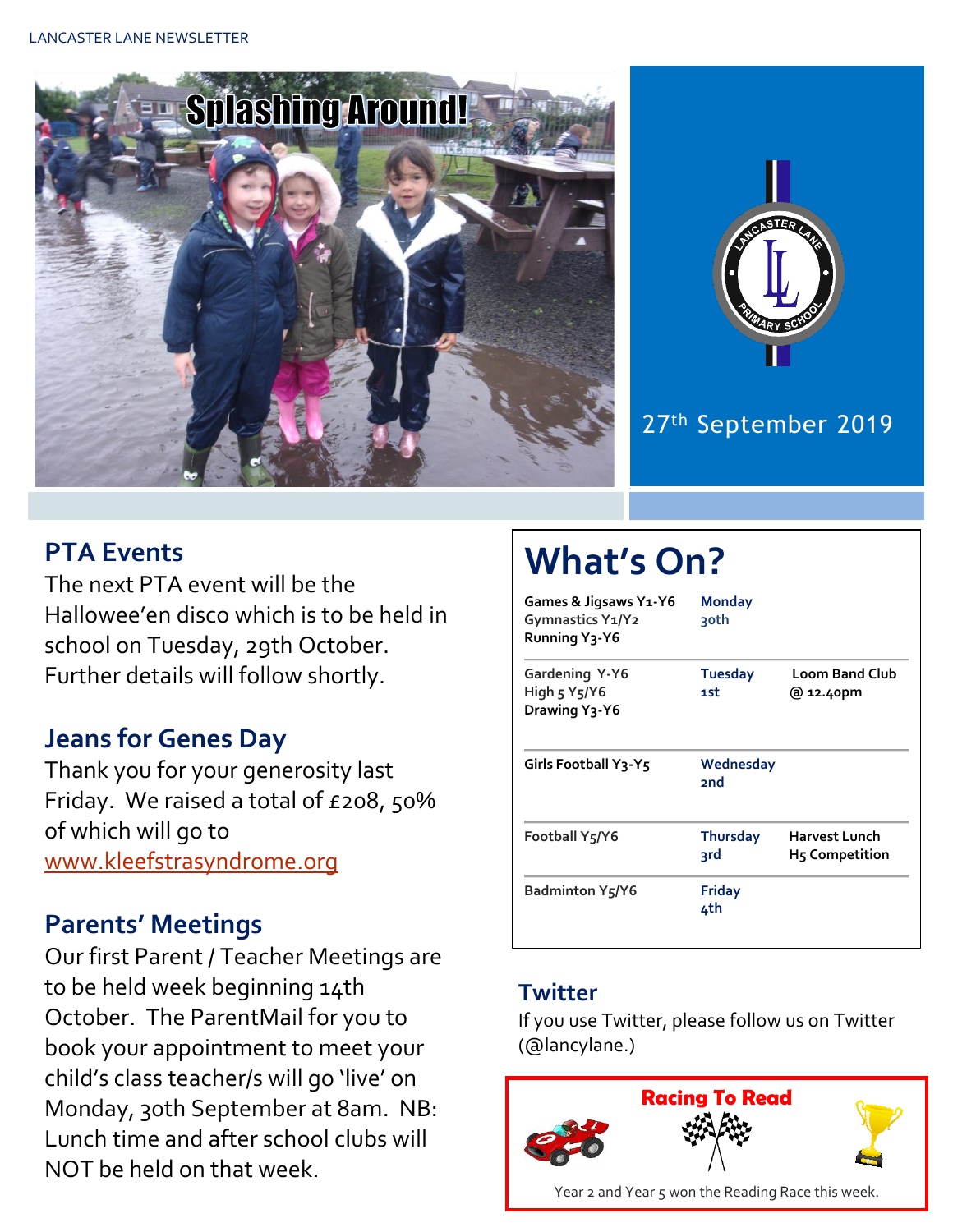#### **PIMs**

Thank you to those parents who attended our Parent Information Meetings. The slides from the meetings will be uploaded to the class pages of the website next week.

## **Class Assemblies**

All dates for class assemblies and Christmas plays are on the calendar on the Calendar page of the school website. Year 1 will be performing their assembly for parents and grandparents on Tuesday, 15th October at 9.15am in the school hall. Everyone is welcome.

# **Staffing News**

We say goodbye to our site supervisor Mr Berry on Friday, 27th September. He has worked in school since May 2016 and is leaving to take up a new position in maintenance at St Catherine's Hospice. We send a Lancy Lane farewell to him and wish him every success in happiness in his new role as well as thanking him for all the work he has done whilst working here. Farewell Mr Berry!

## **Scarecrow Festival**

Unfortunately our scarecrows were not selected for a prize this year in the Clayton and Whittle Scarecrow Festival but we enjoyed taking part and will try again next year.

# **Outside Achievements**

Keira in Y2 moved up to Stage 4 at swimming, Ruby in Y3 received a trophy for dancing and Kayden in Y3 . Well done to all of you.



Dave from Leyland Tennis Centre came into school to work with the children



Year 4 learning about sound in Science.



Year 2 learning about Life Processes in Science.